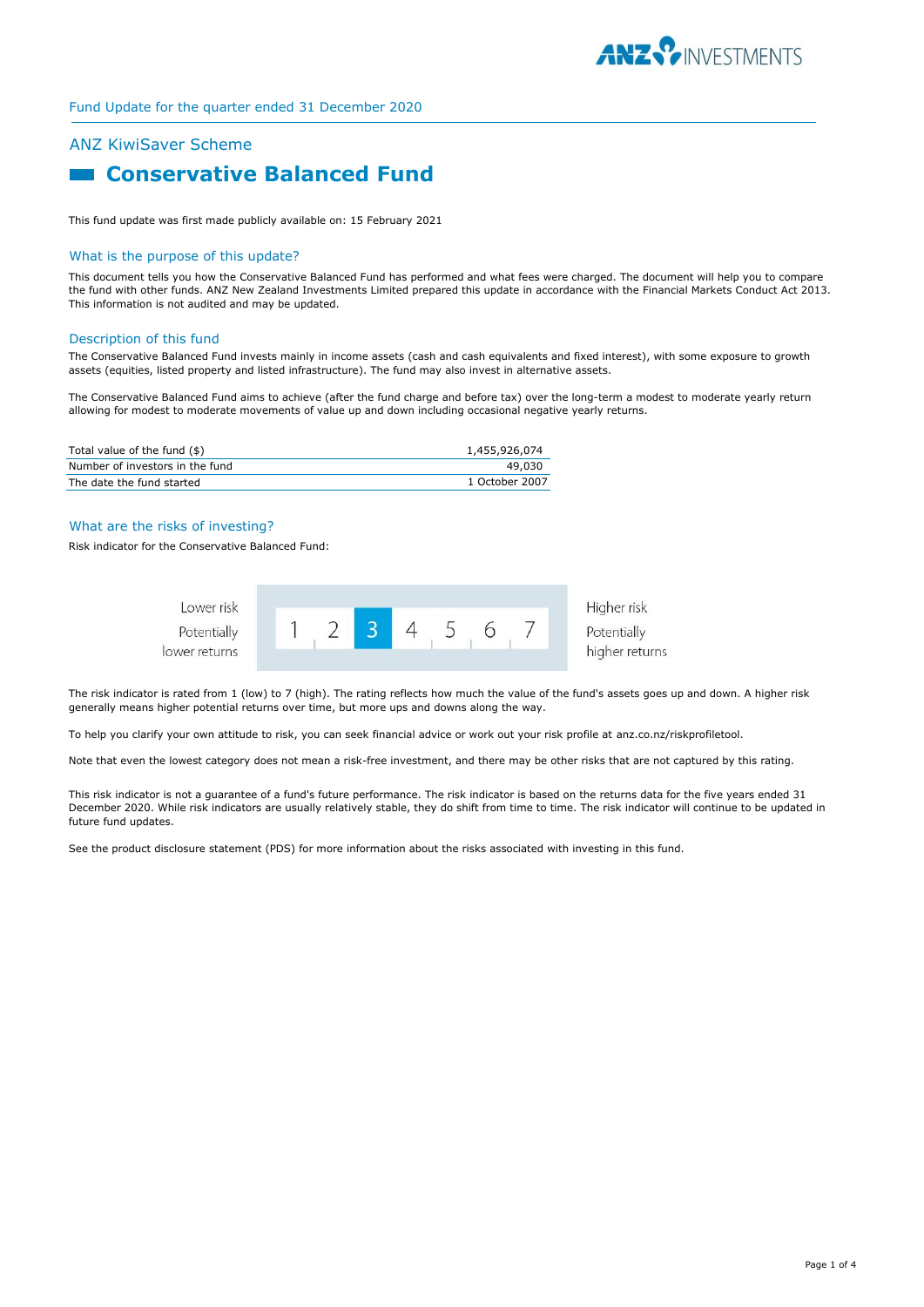# How has the fund performed?

|                                               | Average over past<br>five years | Past year |
|-----------------------------------------------|---------------------------------|-----------|
| <b>Annual return</b>                          |                                 |           |
| (after deductions for charges and tax)        | 5.22%                           | 6.32%     |
| Annual return                                 |                                 |           |
| (after deductions for charges but before tax) | 6.40%                           | 8.17%     |
| Market index annual return                    |                                 |           |
| (reflects no deduction for charges and tax)   | $6.96\%$                        | $6.80\%$  |

The market index annual return is calculated using the target investment mix and the indices of each asset class. The composition of the market index for this fund changed on 15 October 2020 due to a change in the underlying index for the New Zealand fixed interest asset class.

Additional information about the market index is available in the statement of investment policy and objectives on the offer register at www.discloseregister.companiesoffice.govt.nz.



**Annual return graph**

This shows the return after fund charges and tax for each of the last 10 years ending 31 March. The last bar shows the average annual return for the last 10 years, up to 31 December 2020.

**Important:** This does not tell you how the fund will perform in the future.

Returns in this update are after tax at the highest prescribed investor rate (PIR) of tax for an individual New Zealand resident. Your tax may be lower.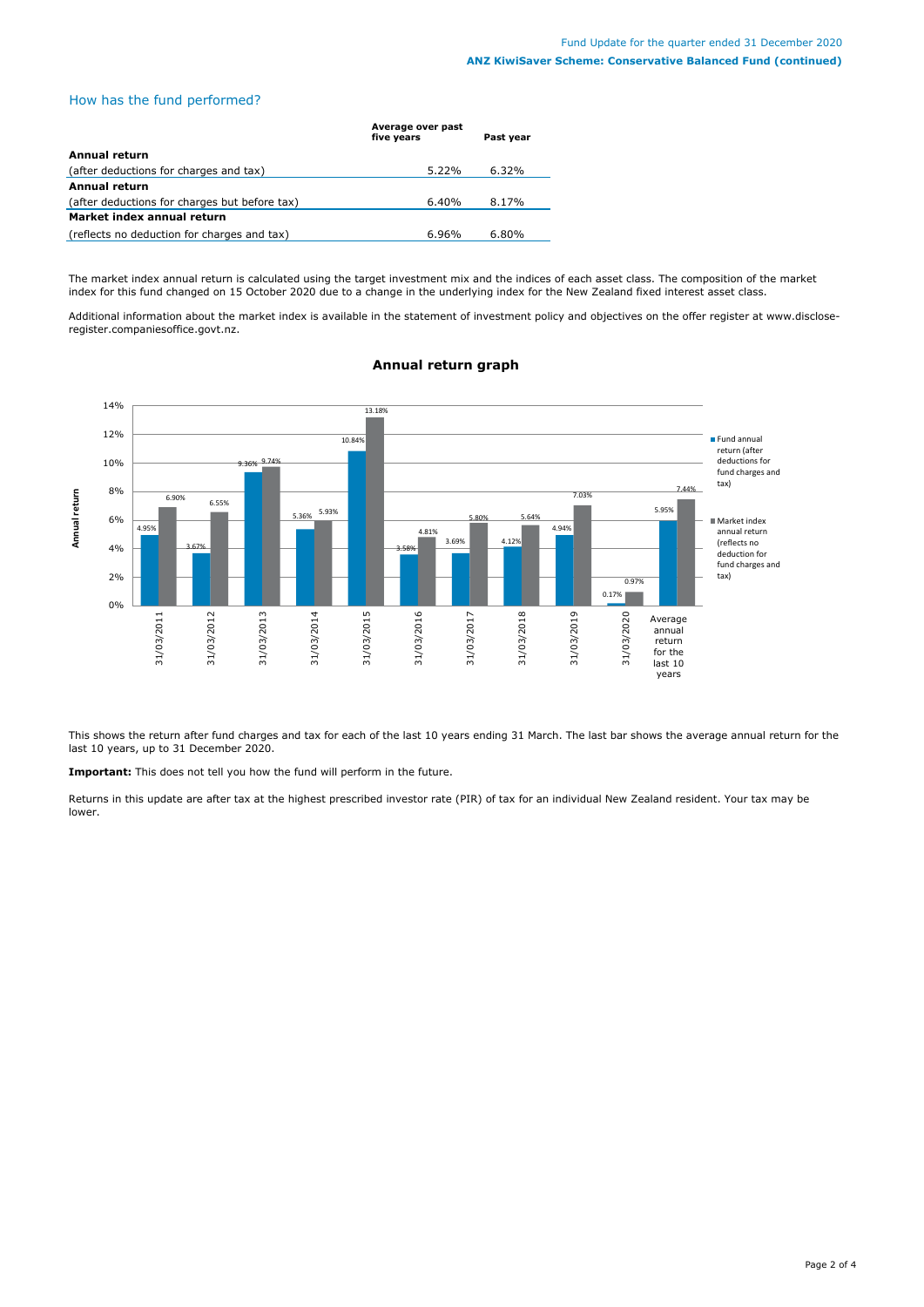# What fees are investors charged?

Investors in the Conservative Balanced Fund are charged fund charges. In the year to 31 March 2020 these were:

|                                             | % of net asset value          |
|---------------------------------------------|-------------------------------|
| Total fund charges <sup>1</sup>             | 0.91%                         |
| Which are made up of:                       |                               |
| Total management and administration charges | 0.91%                         |
| Including:                                  |                               |
| Manager's basic fee                         | 0.85%                         |
| Other management and administration charges | 0.06%                         |
| Total performance based fees                |                               |
|                                             | Dollar amount per<br>investor |
| <b>Other charges</b>                        |                               |
| Membership fee <sup>2</sup>                 | \$18                          |

Investors are not currently charged individual action fees for specific actions or decisions (for example, for withdrawing from or switching funds). See the PDS for more information about Scheme fees.

Small differences in fees and charges can have a big impact on your investment over the long term.

# Example of how this applies to an investor

Sarah had \$10,000 in the fund at the start of the year and did not make any further contributions. At the end of the year, Sarah received a return after fund charges were deducted of \$632 (that is 6.32% of her inital \$10,000). Sarah also paid \$18 in other charges. This gives Sarah a total gain after tax of \$614 for the year.

## What does the fund invest in?

## **Actual investment mix<sup>3</sup> Target investment mix<sup>3</sup>**

This shows the types of assets that the fund invests in. This shows the mix of assets that the fund generally intends to invest in.